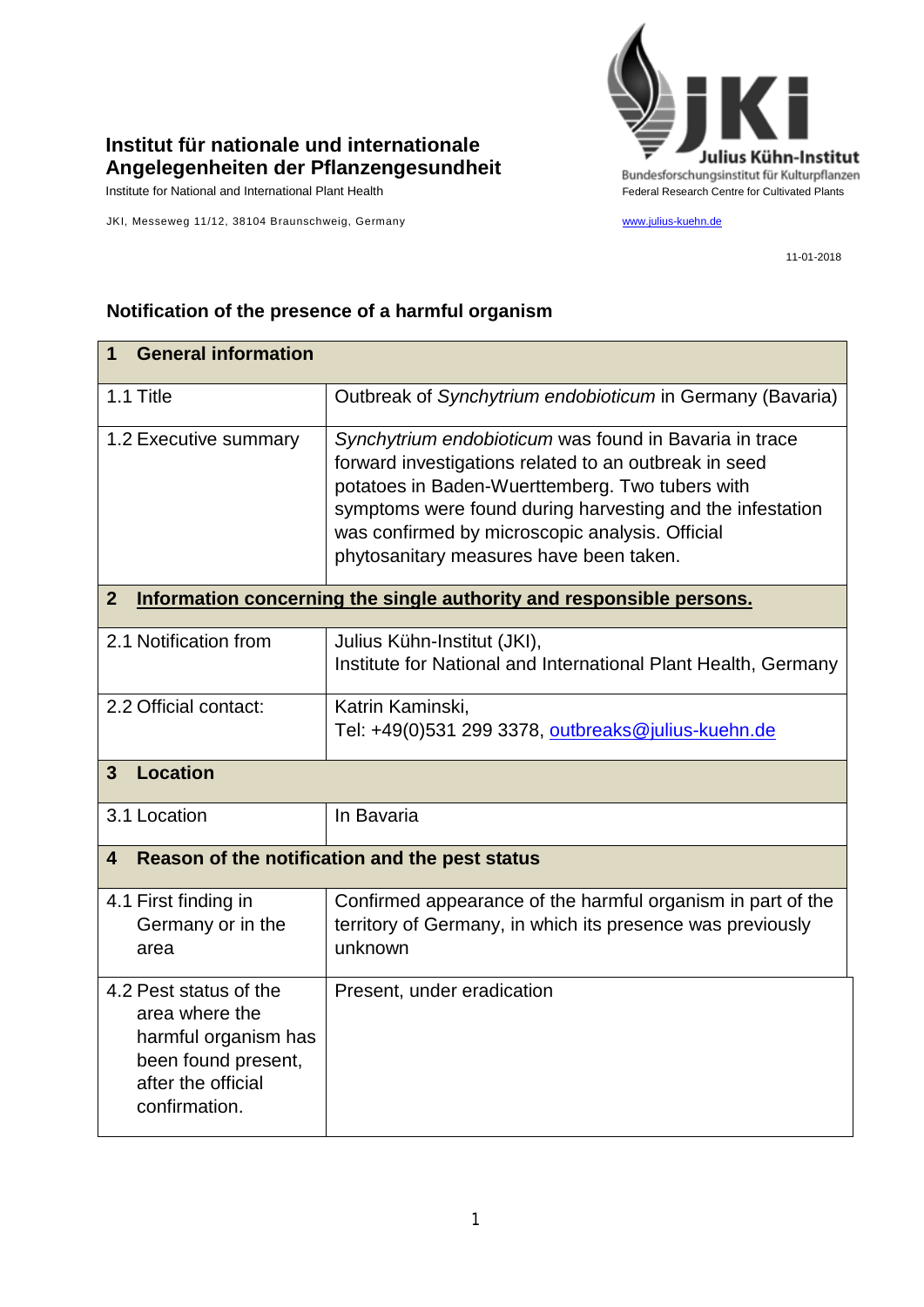| 4.3 Pest status in Germany before the<br>official confirmation of the<br>presence, or suspected presence,<br>of the harmful organism. | Present, at low prevalence, few occurrences                                                                                                                                                                               |  |
|---------------------------------------------------------------------------------------------------------------------------------------|---------------------------------------------------------------------------------------------------------------------------------------------------------------------------------------------------------------------------|--|
| 4.4 Pest status in Germany after the<br>official confirmation of the presence<br>of the harmful organism.                             | Present, at low prevalence, few occurrences                                                                                                                                                                               |  |
| Finding, sampling, testing and confirmation of the harmful organism.<br>$5\overline{)}$                                               |                                                                                                                                                                                                                           |  |
| 5.1 How the presence or appearance<br>of the harmful organism was found.                                                              | Survey related to an existing outbreak of the<br>harmful organism: The field was inspected<br>because infested seed potatoes were used<br>for planting.                                                                   |  |
| 5.2 Date of finding:                                                                                                                  | 05-07-2017                                                                                                                                                                                                                |  |
| 5.3 Sampling for laboratory analysis.                                                                                                 | 11-10-2017<br>Two tubers with symptoms were found<br>during harvesting. The infestation was<br>confirmed by microscopic analysis.                                                                                         |  |
| 5.4 Date of official confirmation of the<br>harmful organism's identity.                                                              | 11-10-2017                                                                                                                                                                                                                |  |
| Infested area, and the severity and source of the outbreak in that area.<br>6                                                         |                                                                                                                                                                                                                           |  |
| 6.1 Size and delimitation of the<br>infested area.                                                                                    |                                                                                                                                                                                                                           |  |
| 6.2 Characteristics of the infested area<br>and its vicinity.                                                                         | Open air - production area: field: ware<br>potatoes                                                                                                                                                                       |  |
| 6.3 Infested plant(s), plant product(s)<br>and other object(s).                                                                       | Solanum tuberosum                                                                                                                                                                                                         |  |
| 6.4 Source of the outbreak                                                                                                            | Infested seed potatoes form another area in<br>Germany (Baden-Wuerttemberg).                                                                                                                                              |  |
| <b>Official phytosanitary measures.</b><br>$\overline{7}$                                                                             |                                                                                                                                                                                                                           |  |
| 7.1 Adoption of official phytosanitary<br>measures.                                                                                   | Official phytosanitary measures, other than<br>chemical, biological, or physical treatment<br>have been taken: Those measures are<br>taken inside the demarcated area consisting<br>of contaminated plot and safety zone. |  |